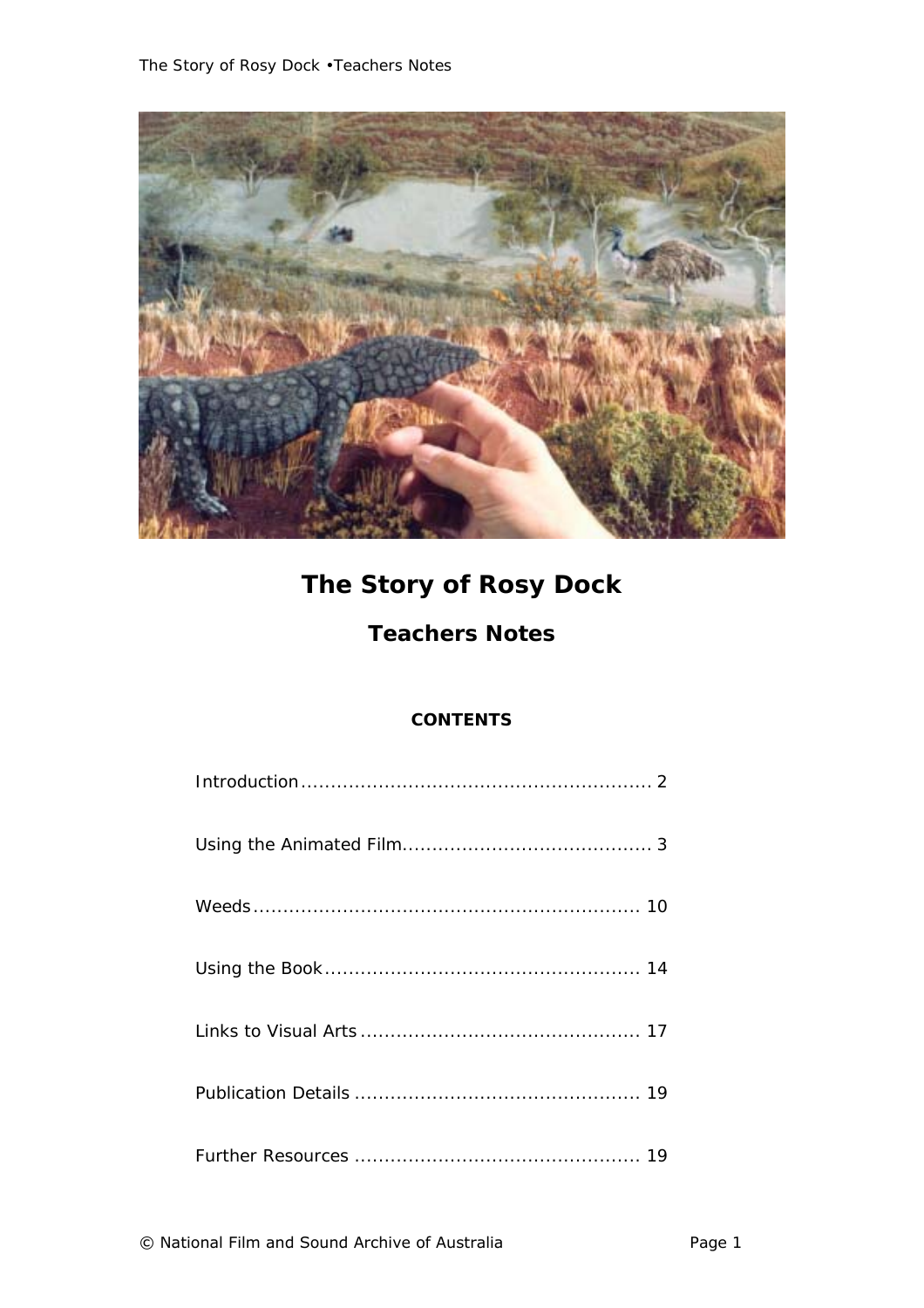# **INTRODUCTION**

#### **Synopsis**

*The Story of Rosy Dock* tells the story of an elderly woman who ventures out into the central Australian desert to set up her home. In her attempt to recreate the beauty of the home she has left she does not realise the beauty that is already there.

#### **Examining works by Jeannie Baker**

Jeannie Baker's work manifests itself in several forms: the meticulously crafted reliefs shown in the Desert River exhibition, the books for which the reliefs were photographed and the animated film in which sound, movement and narration provide added dimensions to the relief collages. All are her artworks—each medium pushed to its limits in pursuit of her vision.

Jeannie Baker's work in its various forms offers students opportunities to discuss:

- the making of an animated film
- environmental and social issues surrounding introduced plants and animals in Australia
- Jeannie Baker as an author of picture books
- the processes Jeannie Baker employs in creating her artworks

#### **Curriculum links**

*The Story of Rosy Dock* will have interest and relevance for teachers and students of Australian Studies, English, Environmental Studies, Geography, Media Studies, Science (General and Biology) and Studies of Society and Environment/Human Society and Its Environment.

These notes have been written for use at upper primary level, but the depth of content coverage and suggested activities can be adapted for other levels.

The animated film is listed as a resource for the Junior SOSE Syllabus in Queensland.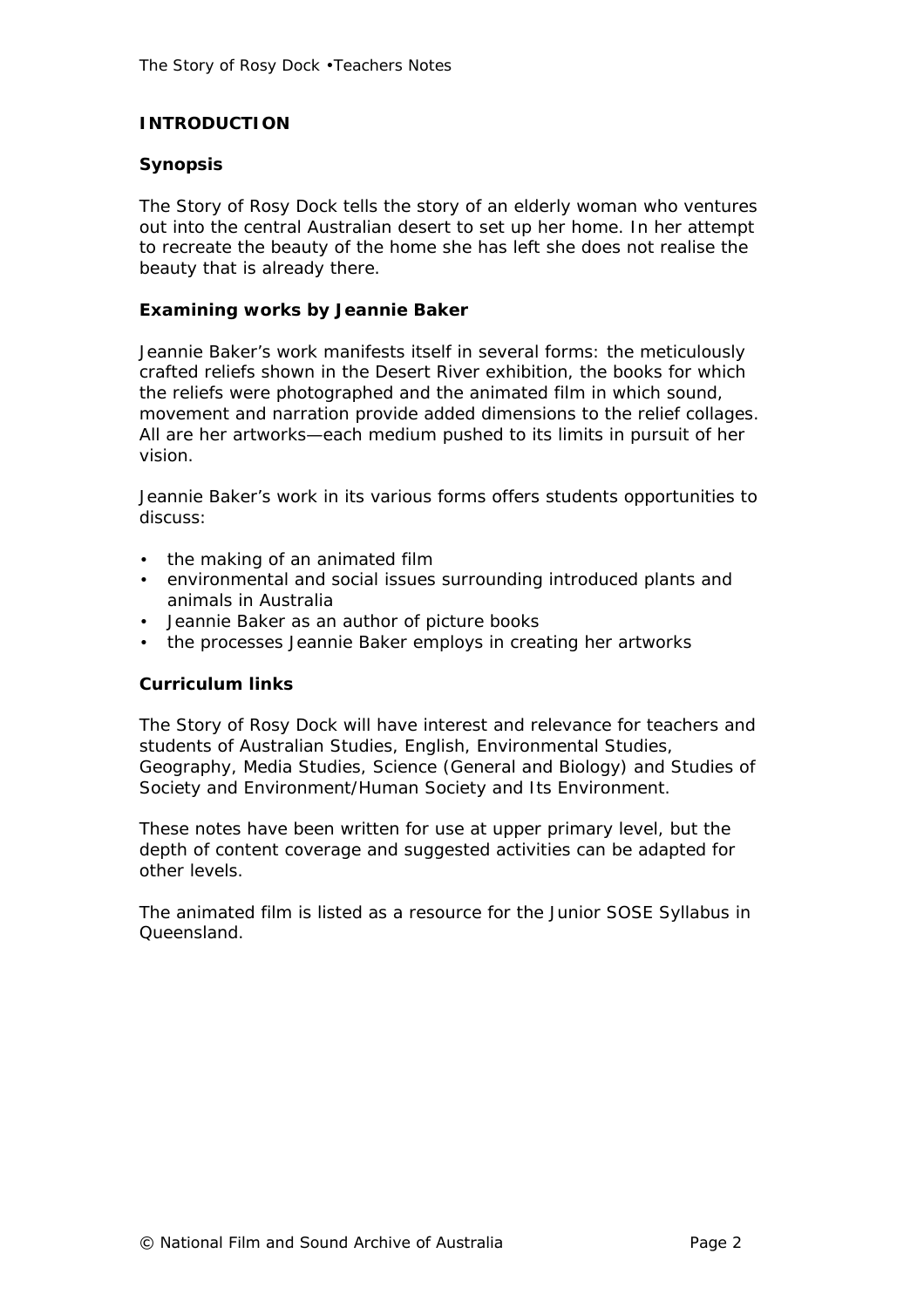# **USING THE ANIMATED FILM**

Notes by Vivienne Nicoll, Victoria Roberts and Vicki Vivian.

*The Story of Rosy Dock* can be viewed for a number of purposes, including:

- to explore the effects of introduced species on Australia's environment and indigenous species
- within studies of Society and the Environment
- as part of an English literature unit
- as part of a Media Studies unit examining the contributing elements a filmmaker uses to create text
- as part of a study analysing differences between media and literary texts

#### **About the film**

The film is short, and a deceptively simple narrative if viewed only once and without reflection and discussion after that viewing. It runs for 10 minutes and therefore classes can view it two or three times, on each occasion attending to different features.

#### **Before viewing**

If the film is only to be viewed once, direct students to recognise the environmental message of the film. If you are prepared to view the film a number of times over the course of a week, you need not provide a focus for the first viewing (see suggestions under Subsequent Viewings). We recommend that you familiarise yourself with the film and the issues it raises by previewing it yourself.

#### **After an initial viewing**

Encourage students to share their first responses with as little teacher direction as possible. Adapt Chambers' 'Tell Me' framework (1993) to ask such questions as:

- What did you like about the film?
- What did you dislike?
- What puzzled you?
- What images stayed with you most?
- Are there any sounds which you remember now?
- Now that you've listened to each other's thoughts and heard others' observations, what would you tell the students in another class this film is about?

(It is likely that on this first viewing more junior students will focus on the narrative of the woman at the centre of the story. They may well call her 'Rosy Dock' and be concerned about what happened to her, her cat, her trunk and armchair. It is natural for some students to work at this level of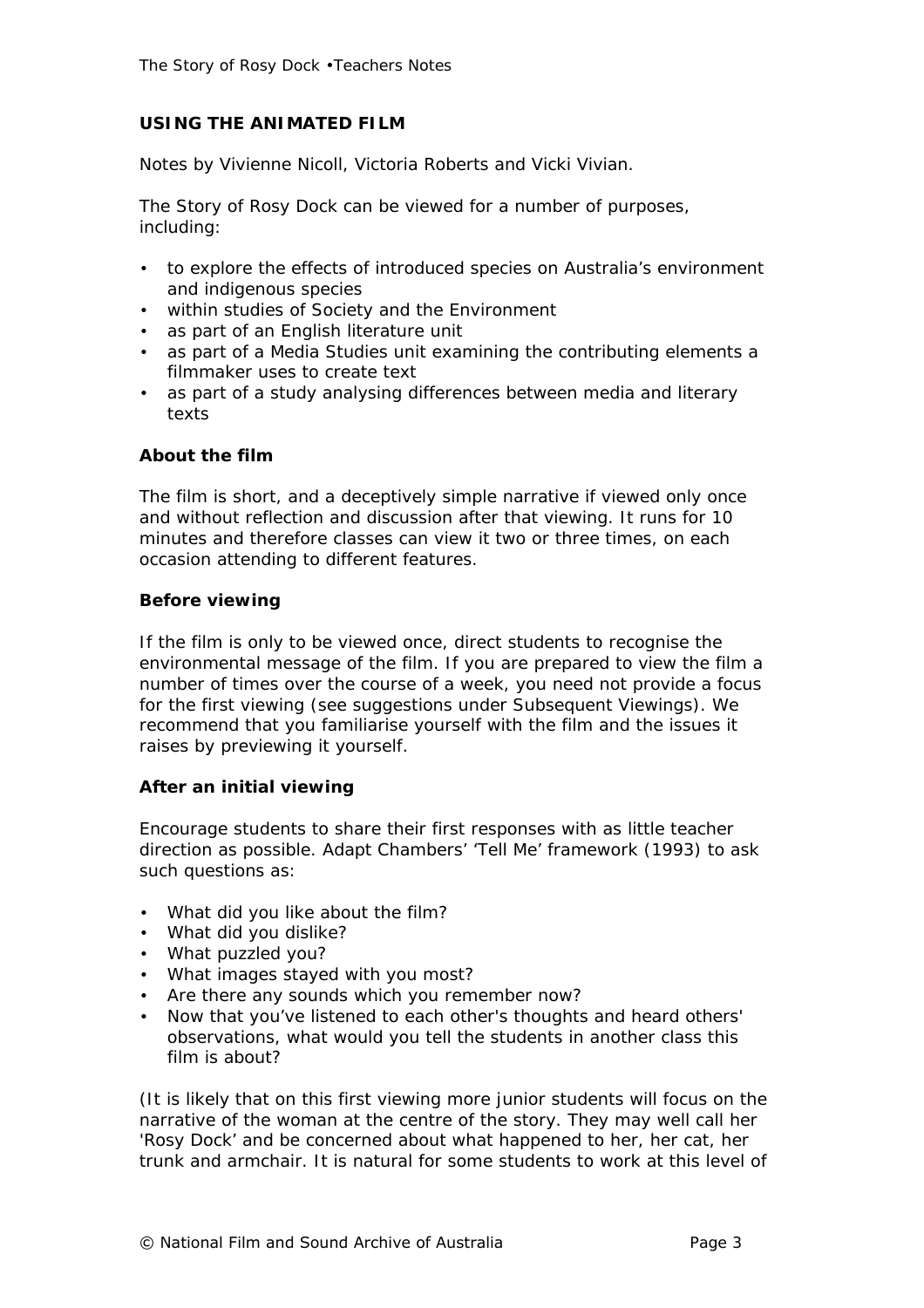plot. In subsequent viewings you can broaden the focus to the film's themes and the way in which it is made.)

#### **Subsequent viewings**

Before viewing a second time, set students the task of observing what happens throughout the film to the plant 'with the beautiful red seed pods' that the woman plants in her desert garden.

At the end of the film an epilogue in print appears on screen without narration. This text is important, since it explains what Rosy Dock is, and what 'enormous unforeseen consequences' result from the introduction of plants and animals into a new environment. You may wish to freeze each of the three different frames on which this text appears, so that all students can read it. With younger students or less able readers, you may need to read this text aloud.

After this viewing, in small groups, students could discuss:

- Who or what is Rosy Dock?
- What is the significance of the title of the film?
- How did the landscape change throughout the film?
- What were the differences between the landscape at the end of the film and the landscape when the desert blooms after the storm?

Regroup and share students' responses. Depending upon their observations, you may either build on their understandings about Rosy Dock—how it was spread and what its effects have been—or you may need to recall significant images from the film such as the breaking off and travelling of the seed pods and the movement of the woman's trunk.

You may wish to draw students' attention to:

- the gradual spread of Rosy Dock from within the woman's fence to the natural environment
- the difference in flora and fauna in the environment:
	- \* in times of drought \* after the first flood
	- \* during a flood \* after the most recent flood
- the things the settler says about Rosy Dock or about the flood

You might wish to take the environmental issues a step further.

- Explore in greater detail the plant Rosy Dock: where it came from, how it spreads, what are the unforeseen consequences of its introduction. For additional information refer to the notes about weeds from the Royal Botanic Gardens (see p. 10).
- Address the more general issue of introduced species, some of which are alluded to in the film via images or narration, eg. camels, rabbits, cats, horses.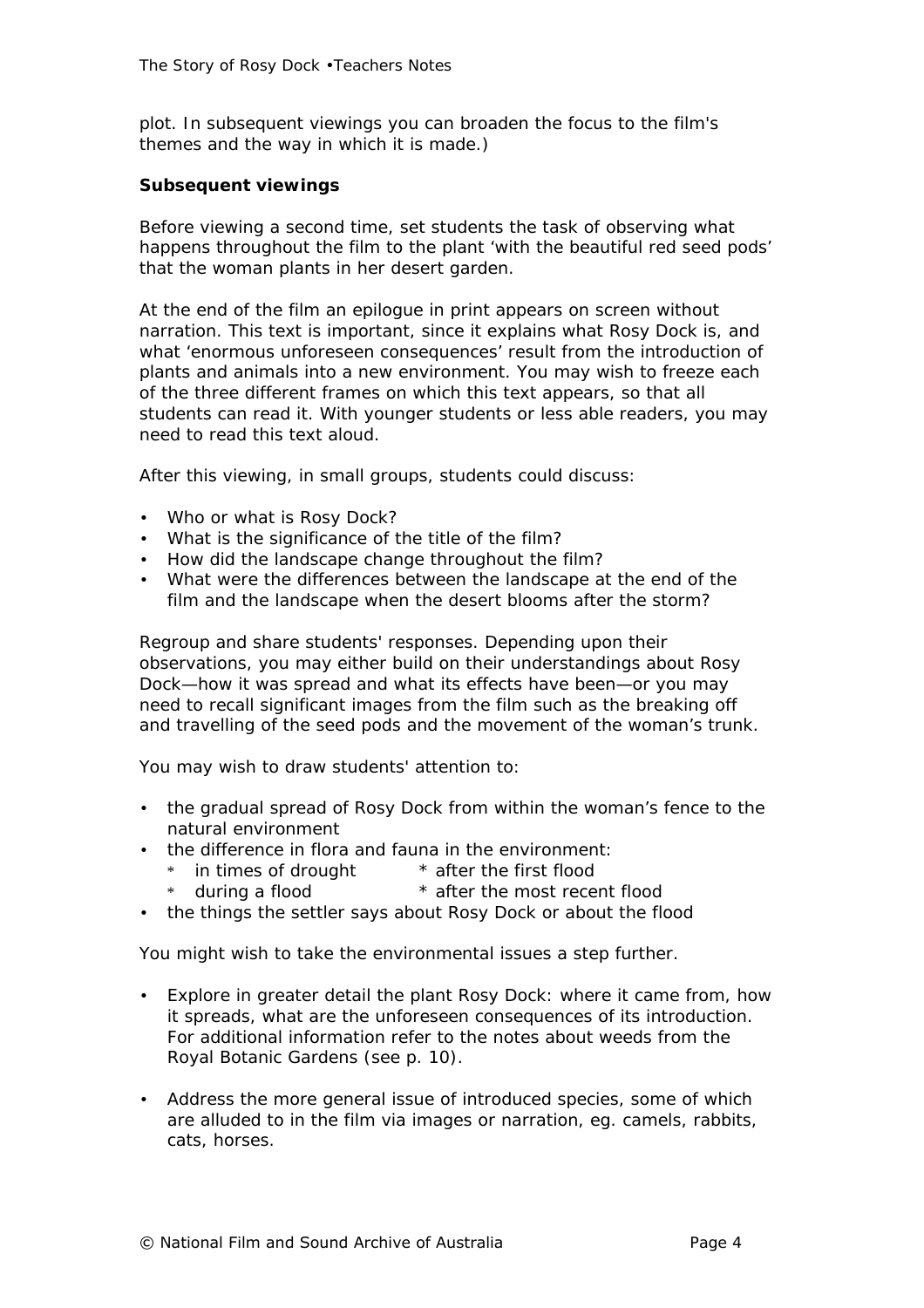- Students may nominate other introduced plants or animals they know of which are causing problems, eg. lantana, blackberry bush, gorse bush, Paterson's curse, prickly pear, cows, buffalo, foxes, carp, sparrows, Indian myna birds, cane toads.
- Discuss why settlers brought these species to Australia: for farming, to make the rugged landscape more 'like home', for sport, for pets.
- Discuss the unforeseen consequences of their introduction (see text at end of film) and also what people are doing to help eradicate or limit the spread of introduced species. A follow-up activity related to this point appears at the end of these notes. It is best undertaken when students can demonstrate some understanding about the language of film (see p. 7).

#### **Exploring the language of film**

The activities below are designed to help students notice and understand the differences between written texts and media texts.

In the book *The Story of Rosy Dock*, Jeannie Baker uses visual images and the written word to convey her story and its message. The reader can dwell on particular spreads and turn back and forth. In that regard, the reader has control of the text.

The film has additional 'language' with which to convey its message: camera movement, animation, music, sound effects and the narrator's voice.

Divide the class into two groups. Explain that they will be viewing the film again, this time to focus on how the film works to convey its message, visually and aurally. One group will focus on what they hear, the other on what they see. Distribute copies of the blackline master (p. 8) for students to complete individually as they view the film. Direct students to record their observations in the relevant column. Leave the third column, which focuses on use of camera techniques, for later whole class work. (The kinds of observations students may make are shown on p. 9). When students have completed individual sheets, allow time for them to share with a partner or in a small group.

View the film for a final time, to examine the camera techniques and to complete the third column on the sheet. Depending upon students' experience of the language of media, you may need to first explain some terminology. Refer to films that students watch regularly: for example, in cartoons and advertisements the images cut from one to another very quickly to keep the action moving. These rapid cuts can be contrasted with a dissolve, whereby one scene fades out slowly as the next fades in; this crossover technique gives a sense of time passing slowly. Animation provides movement to images and is at the core of cartoons. You may need to refer to documentaries or television drama to introduce the concept of close ups, wide (panoramic) shots, zooming in or out, panning and the length of time for which shots may be held.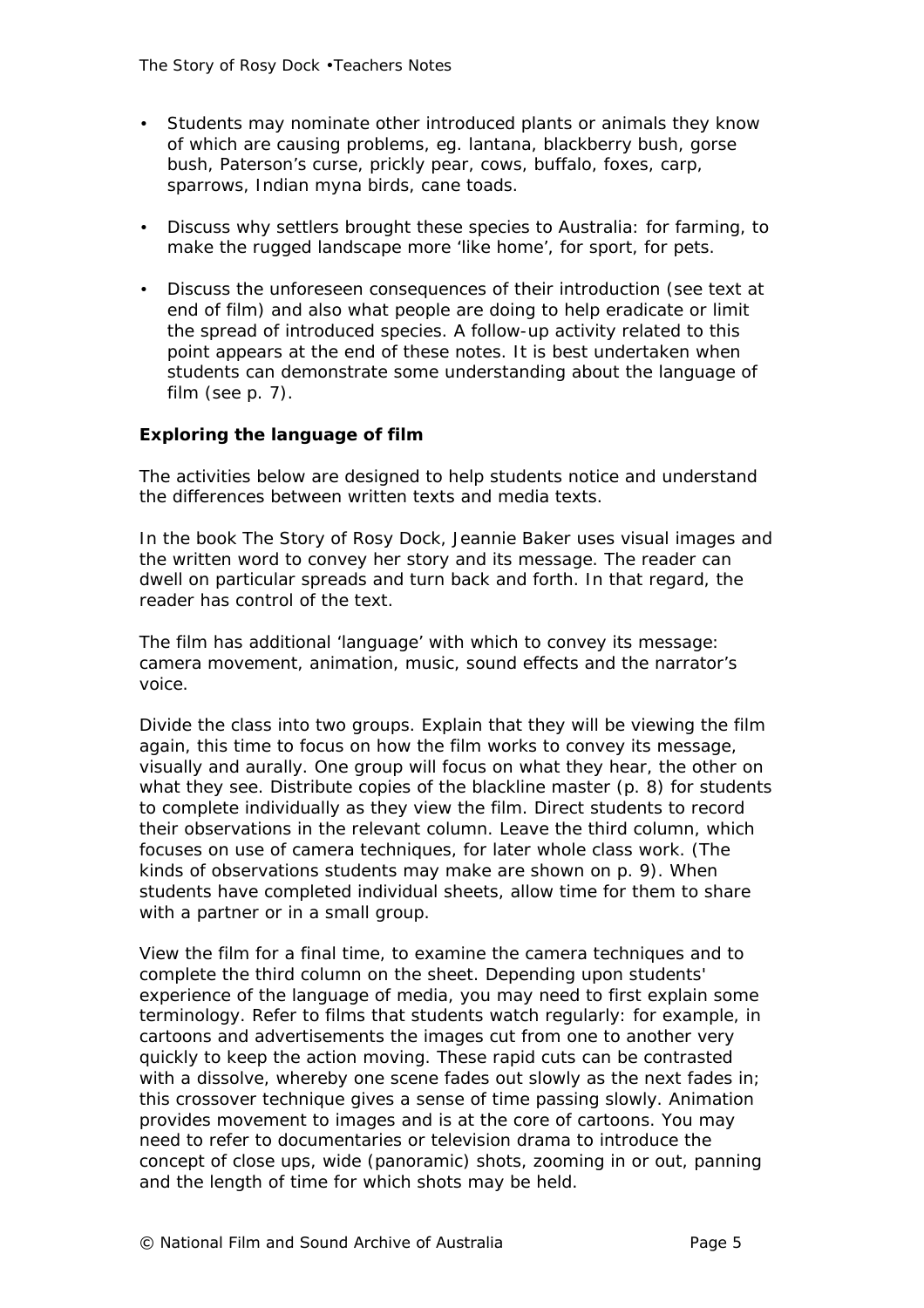Students might use magnifying glasses to look close up at objects in the classroom, then stand at the door or a window to see a more distant shot. Holding their two hands to one eye like a telescope and slowly moving across part of the classroom will allow them to experience the effect of panning. They can use this same technique to zoom in on an object from a distance, or to zoom out from close up.

For effective whole class discussion, collate students' responses on an overhead transparency of the original blackline master. Now it is necessary to examine the way the film's message is conveyed by the way the film is constructed. Here are some starting points for discussion:

- What emotions did you feel as you watched the film? How are these emotions elicited? (big patches of constant colour, haunting sounds and music and use of light, long panoramic shots conjure up loneliness, emptiness and isolation.)
- What are the turning points (climaxes) in the film and how are these signalled (crack of stock whip to signify disturbance by Europeans, lightning flash, storm to signify the fluctuations and the cycle of extremes in the climate, desert blooming after the flood—note the use of sound effects, animation, layering of image upon image, ending when Rosy Dock is taking over the whole scene)?
- What is the mood of the film? Does it change? What elements help create that mood?
- Why was Michael Craig's voice chosen to narrate the story? How would you describe the voice? How is this different from, say, David Attenborough narrating a wildlife documentary, or from a television commercial for discount merchandise?
- How and why does the music change throughout the film? What sounds are repeated (note the harp motif each time the Rosy Dock seeds disperse)?
- Are particular sounds associated with particular parts of the film? (eg the teeming wildlife sounds at the beginning and the blooming of the desert; use of sound effects during the storm and flood)
- Which things move quickly? Which move slowly? Does anything change speed? Why do you think this happens? (Note, for example, the way the water swirls swiftly at the beginning of the flood, emphasising a sense of danger, but how later as the water spreads further down the river it moves more and more slowly, until it barely moves at all, signalling the end of the rain.)
- What effect does the woman's monologue and dialogue add to the story? (Her Irish accent and concern for her plants and cat help the viewer to empathise with her plight; her monologue is a comment on her alienation from the natural environment.)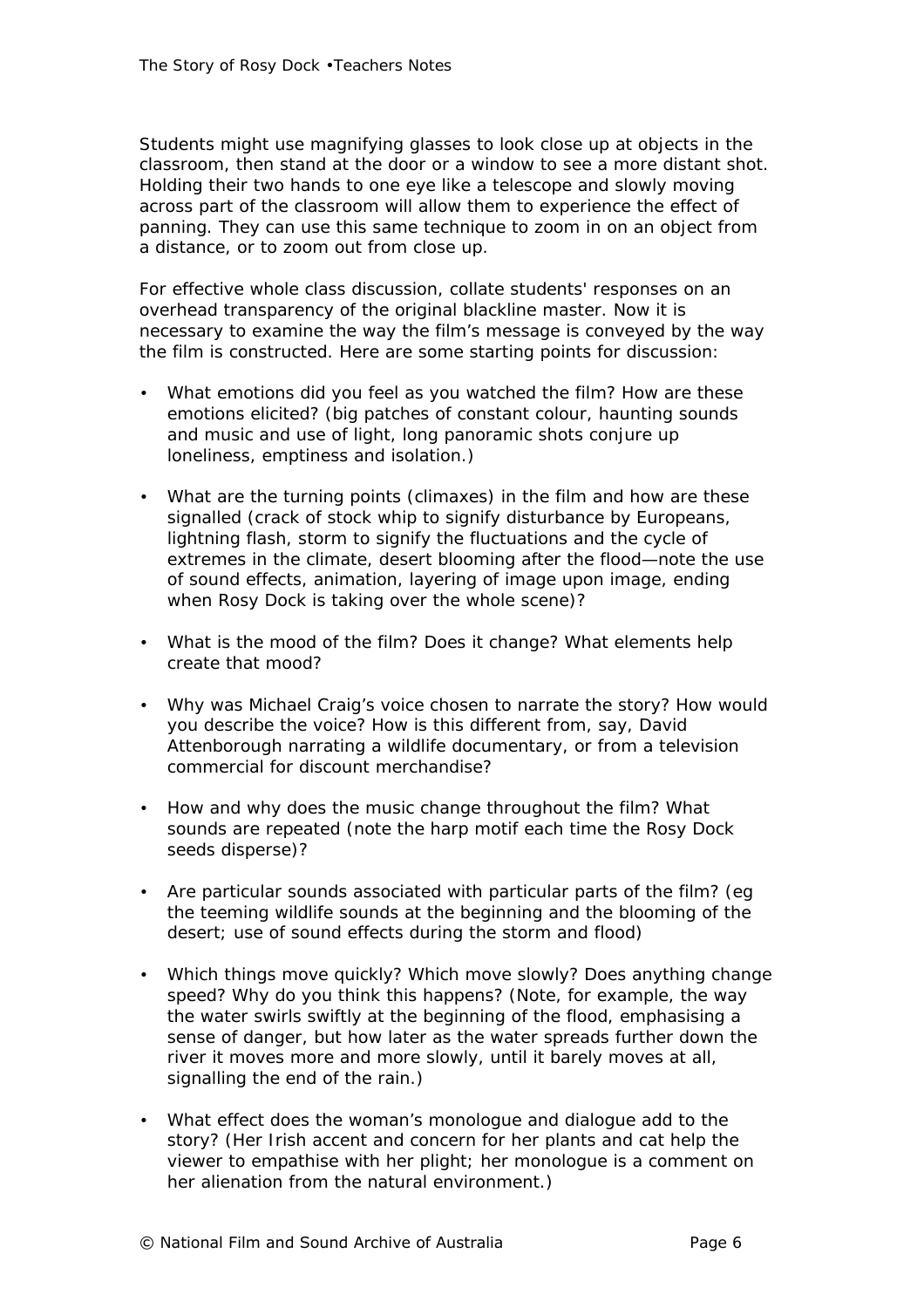• How does this film differ from a documentary? What are the advantages of telling about the problem of Rosy Dock (and other introduced species) this way? What could be the disadvantages?

#### **Follow-up activity**

To link the themes of the film with the techniques employed, ask students to put themselves in the role of film director. In small groups, they are going to begin the process of making a film about how people today are working to control or eradicate one of the introduced species causing problems to the Australian environment. If you do undertake this activity, allow students adequate time to develop their project.

Use the pages from Jeannie Baker's own storyboard for *The Story of Rosy Dock* as stimulus material. This is available from the *Film Australia's Outback* website (see p. 19).

- After researching their story, the group's next step is to draw a storyboard of the particular images they will use and the way these images will work together to convey their message visually. Group members should discuss the style of cinematography. What kind of photography do they want? What kinds of shots? Will the images move slowly or fast? What aspects of their images require animation? Why? Like all creators, students will need to work through successive drafts of their storyboard, from scribbled notes and sketches to the final version.
- The group should also draft a narration to accompany the visual images. Decisions need to be made about where narration is unnecessary or may detract from the images. What kind of voice and style of narration do they envisage? A member of the group might practise reading the narration and then make a recording.
- Next, one or two members in the group could act as artists and choose one image to enlarge. What effects are they attempting to achieve through the use of colour, light and detail? What media will they choose (poster paint, crayons, felt pens, collage)?
- One or two other members could plan some sound effects and music to accompany some of the images. What mood are they trying to create in particular scenes? They could experiment with some of the sound effects on tape.
- Still other members could experiment with dialogue or monologue. How does this add to the narration?
- Groups could combine to workshop their ideas with one another, or there could be presentations to the whole class.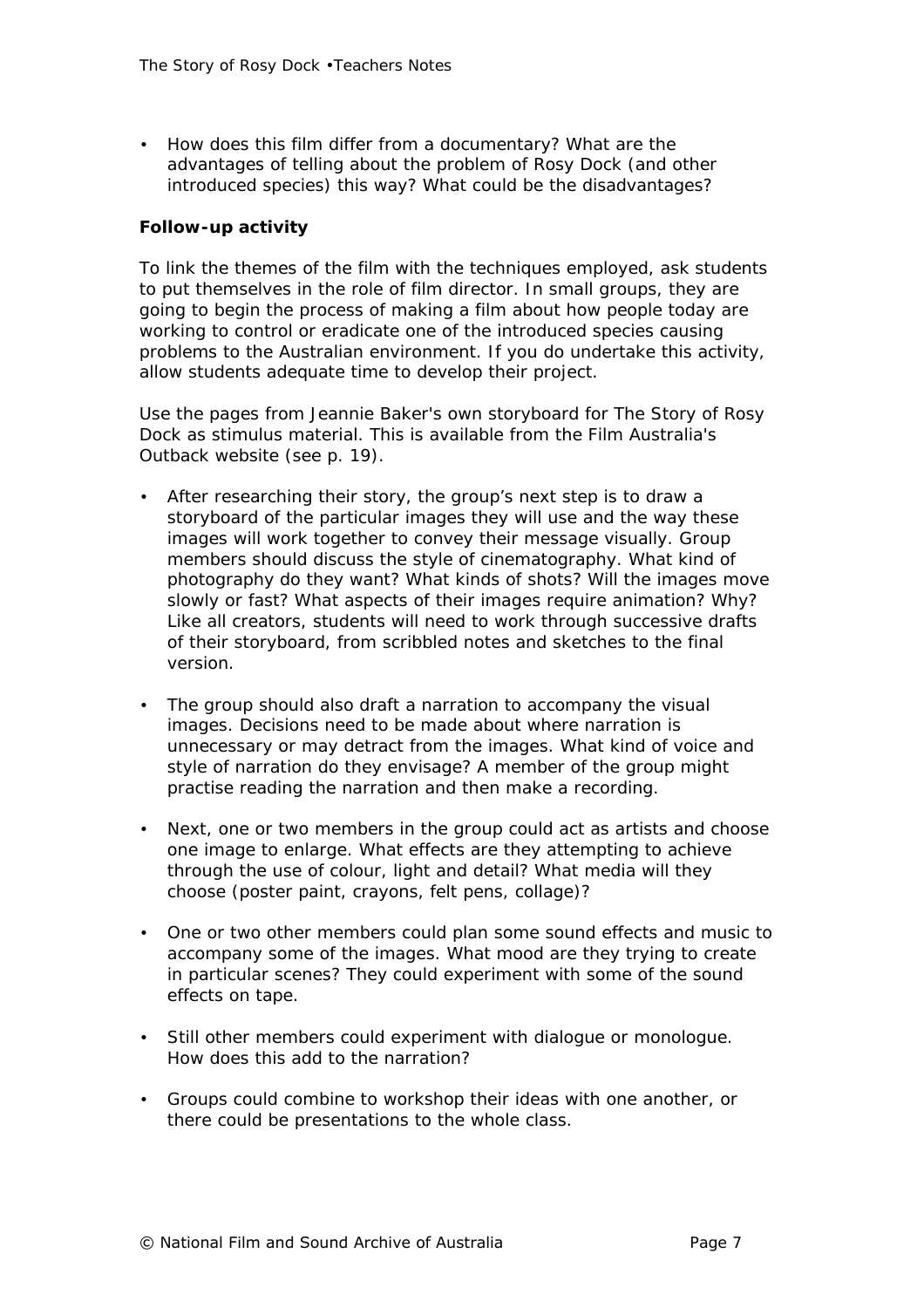#### Blackline master

 $\overline{\phantom{a}}$ 

# **EXPLORING THE LANGUAGE OF FILM**

| What we hear  | What we see       | How what we see moves<br>(camera techniques) |
|---------------|-------------------|----------------------------------------------|
| music         | colour            | close ups or zooming in                      |
| narration     | light and dark    | wide shots or zooming out                    |
| dialogue      | use of collage    | dissolves and cuts                           |
| sound effects | details we notice | animation                                    |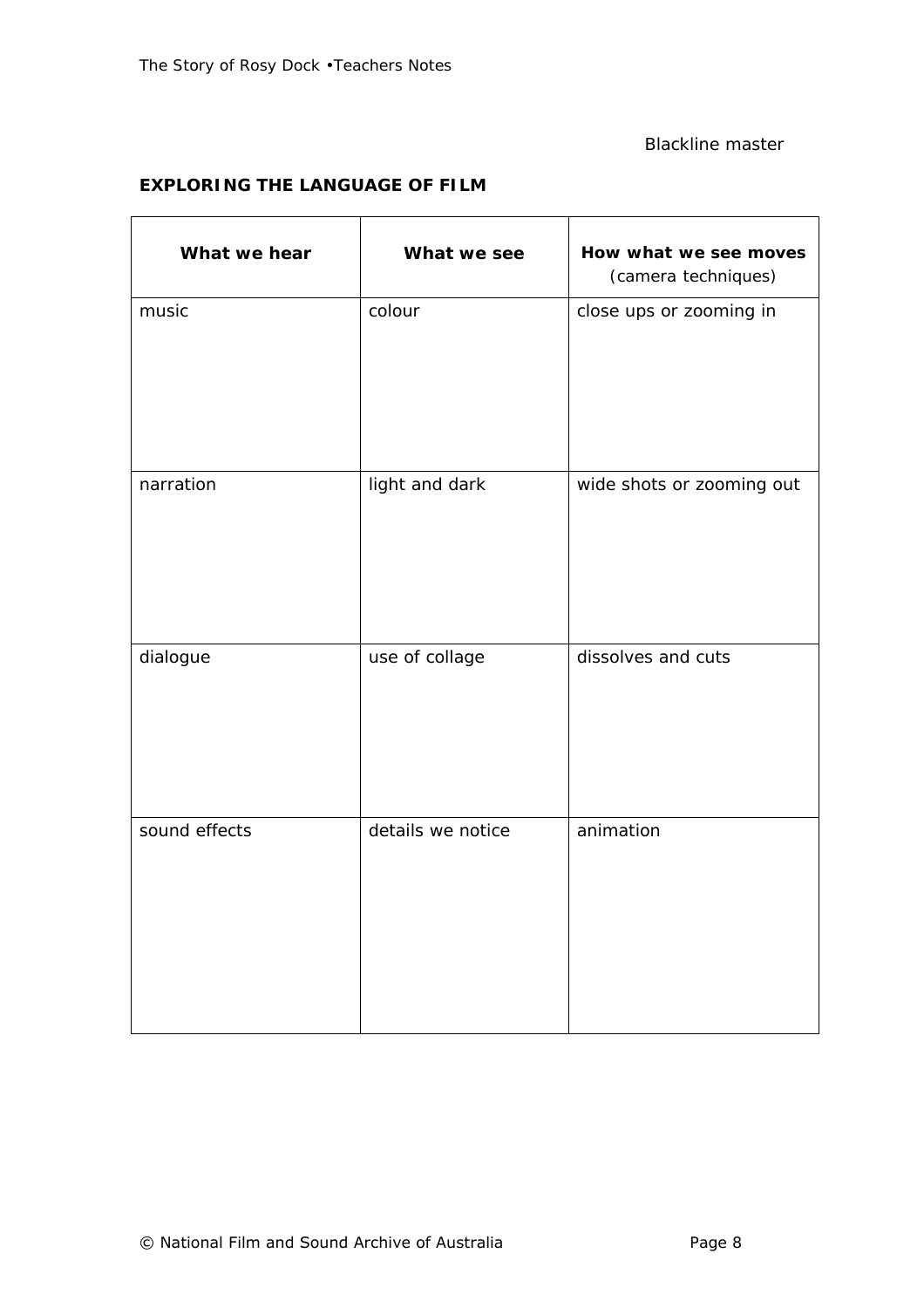# Sample of possible student responses

# **EXPLORING THE LANGUAGE OF FILM**

| What we hear                                                                                                                                                                                                                     | What we see                                                                                                                                                                                                                                                                                              | How what we see<br>moves                                                                                                                                                                                                        |
|----------------------------------------------------------------------------------------------------------------------------------------------------------------------------------------------------------------------------------|----------------------------------------------------------------------------------------------------------------------------------------------------------------------------------------------------------------------------------------------------------------------------------------------------------|---------------------------------------------------------------------------------------------------------------------------------------------------------------------------------------------------------------------------------|
|                                                                                                                                                                                                                                  |                                                                                                                                                                                                                                                                                                          | (camera techniques)                                                                                                                                                                                                             |
| music<br>changes with mood<br>harp, flute, piano,<br>strings<br>electronic music<br>reminds us of folk<br>tunes<br>no music - silence                                                                                            | colour<br>orange of earth<br>brilliant blue sky<br>red of flower                                                                                                                                                                                                                                         | close ups or zooming in<br>window and hands<br>lizard<br>woman's hands with<br>seeds<br>woman by window<br>water on window<br>seeds popping & blowing<br>past                                                                   |
| narration<br>male<br>gentle<br>telling story                                                                                                                                                                                     | light and dark<br>darker blue of sky before<br>storm<br>inside of house in storm<br>darkness of earth when<br>wet<br>flash of lightning                                                                                                                                                                  | wide shots or zooming<br>out<br>island in flood<br>final red blanket<br>initial natural<br>environment<br>before Europeans came                                                                                                 |
| dialogue<br>woman's accent<br>Aboriginal voices<br>woman talking to<br>herself                                                                                                                                                   | use of collage<br>3D feel of the landscape<br>wanting to touch beetles<br>& rabbits<br>sand grains<br>lizard<br>water                                                                                                                                                                                    | dissolves and cuts<br>running river<br>wagon on river<br>appearance of house (1st<br>scene)<br>desert coming to life<br>hat blowing off in willy-<br>willy                                                                      |
| sound effects<br>stock whip<br>Aboriginal clapping<br>sticks<br>birdlife<br>rain on tin roof<br>cat's meow<br>window opening<br>lightning crack<br>running river<br>wind<br>beetle's feet<br>rain in saucepan<br>trowel on earth | details we notice<br>house appearing<br>blowing seeds<br>lizard hopping on to trunk<br>sofa on roof<br>bunnies<br>camels on island<br>cracked earth<br>fence<br>beetle's tracks<br>different types of birds<br>car<br>flocks of birds flying<br>hat on cracked earth<br>water running down the<br>window | animation<br>horse<br>woman walking, planting<br>seeds, spade<br>lid of trunk, watering<br>can, wildlife moving<br>(lizard, frog, fish, snake,<br>birds, rabbits, kangaroo,<br>beetles) clouds, rain,<br>wind<br>wood and flood |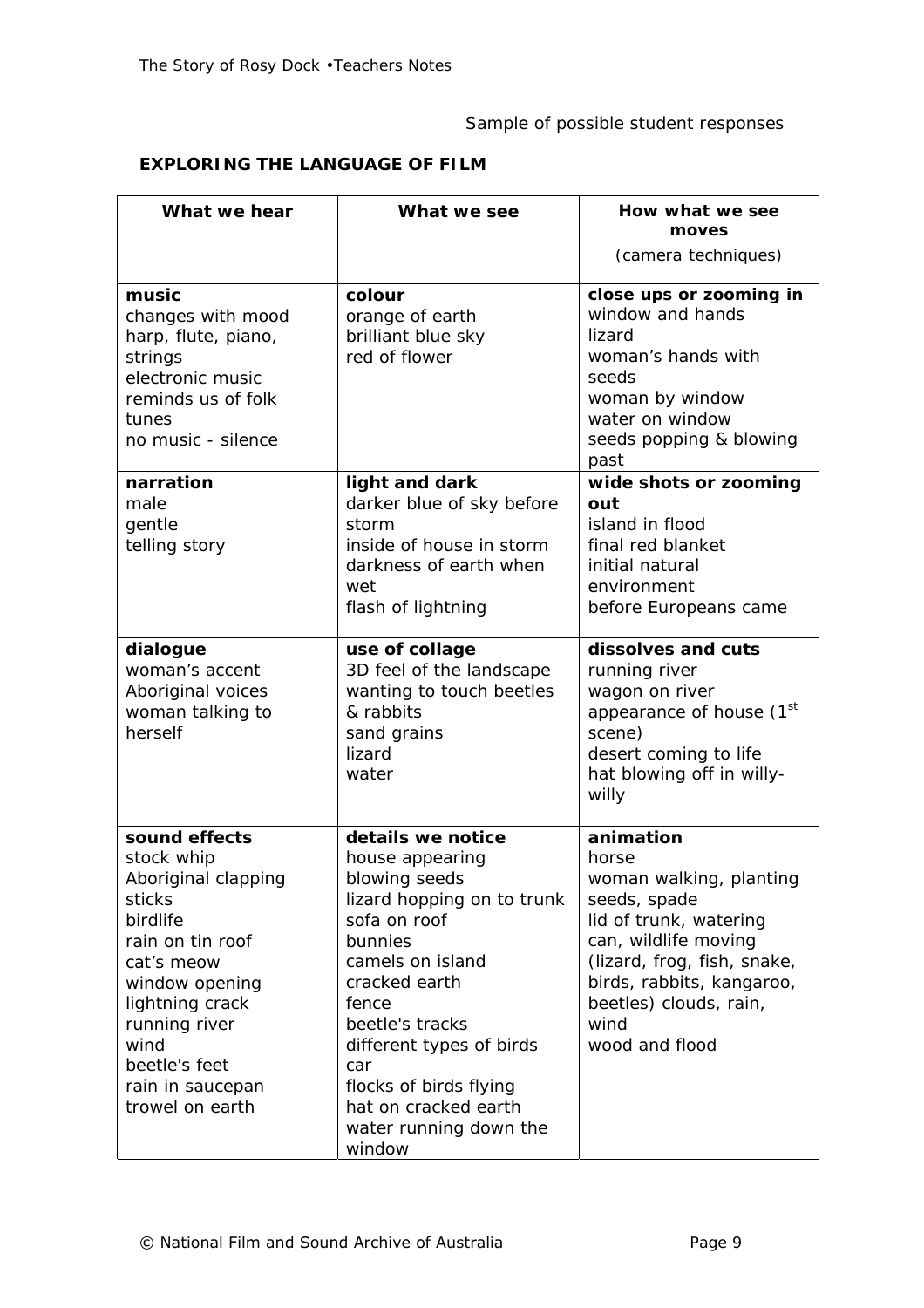The Story of Rosy Dock •Teachers Notes

#### **WEEDS**

Background notes prepared by the Royal Botanic Gardens Sydney.

#### **What is a weed?**

There are many definitions of a weed. Two commonly used are: i. a plant growing out of place ii. a plant growing where it is not wanted

Most definitions have at least two components:

i. an economic component; and

ii. an emotional component

This idea becomes clearer when we look at weed types.

#### **Weed types**

Weeds affect us in many ways and these can be categorised though, as 'weediness' is as much a feature of locality as inherent biology, many will fit into more than one category.

**Agricultural weeds**: cause a measurable loss in the amount produced or the value of agricultural products. This can be due to straight competition (eg ryegrass in wheat), harvesting difficulties (eg thistles in wheat), or downgrading the value of the product because of contamination (eg Mexican poppy seeds in wheat.)

**Environmental weeds**: cause loss of biodiversity or loss of ecological integrity by damage to plant communities and animal habitats.

**Poisonous/toxic plants**: those that kill or incapacitate animals, including humans. This is most commonly seen as allergies such as asthma, hay fever, or contact reactions such as hives or rashes.

#### **What makes a plant a weed?**

Predicting whether a species is likely to become a weed or not has proven very difficult. Before allowing a species to be imported into the country for the first time it is necessary to make such an assessment. Botanists at the Herbarium in Sydney have developed a system to attempt to assess potential weediness.

Some of the characters assessed are:

- 1. Is the species a free-floating aquatic (plant) or can it survive, grow and reproduce as a free-floating aquatic?
- 2. Does the species have a history of being a major weed elsewhere in similar habitats?
- 3. Does the species have a close relative of similar biology with a history of 'weediness' in similar habits?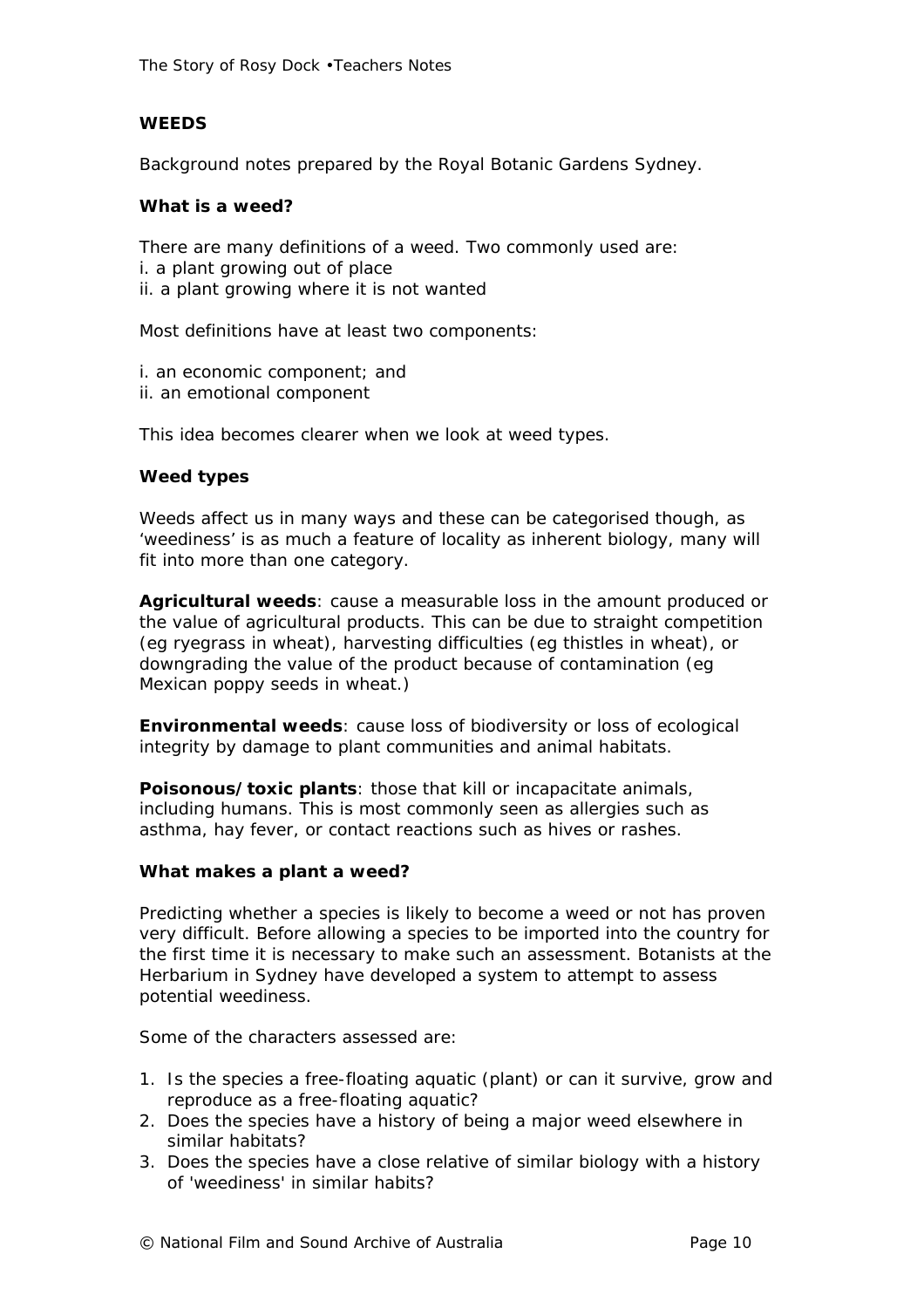The Story of Rosy Dock •Teachers Notes

- 4. Are the plants spiny?
- 5. Does the plant have spiny fruits, ie burrs?
- 6. Are plants harmful to humans and/or stock?
- 7. Can the plants develop roots from growth points along a horizontally growing stem? And/or can new plants or tubers develop terminally?
- 8. Do plants have other forms of vegetative reproduction?
- 9. Are the fruits dispersed by wind?
- 10.Are the fruits dispersed by water?

#### **What do weeds tell us about our environment?**

Many weeds also need to be viewed as indicators of problems rather than as problems in their own right. Often they are a biological reaction to changes in the environment. We may modify the local environment so much (eg. changes in nutrient levels, soil type or removal of existing vegetation) that the local native species, or crops we are trying to grow, no longer have a competitive advantage. In such cases it makes little sense to shoot the messenger.

# **How did they get here?**

It is not easy to be sure about all species now in Australia but, as far as we can tell, about half of them were introduced intentionally for horticulture or agriculture or by acclimatisation societies, and about half unintentionally as contaminants of other products (eg. in bales of hay, weed seeds in crop seeds).

Acclimatisation societies were active around the turn of the 20th century Their aim was to establish species of (mostly European) animals and plants in the countryside in order to make Australia look and feel more like 'home'. Notable 'successes' included trout, Hawthorn (*Crataegus spp*) and gorse (*Ulex europaeus*). Others include carp and fox.

#### **What are we doing now to control the problem?**

Australia has established the Australian Quarantine Inspection Service (AQIS), which has the role of trying to control and monitor the importation of plant species, and attempting to exclude those species with weedy potential. Botanists from the National Herbarium at the Royal Botanic Gardens devised the system for assessing plants that is now used by AQIS.

Botanic Gardens traditionally imported new species and forms with horticultural potential. The Gardens then grew these plants under garden conditions, assessing both their horticultural and weed potential over several flowering and fruiting cycles before releasing them to the public.

See further resources for references.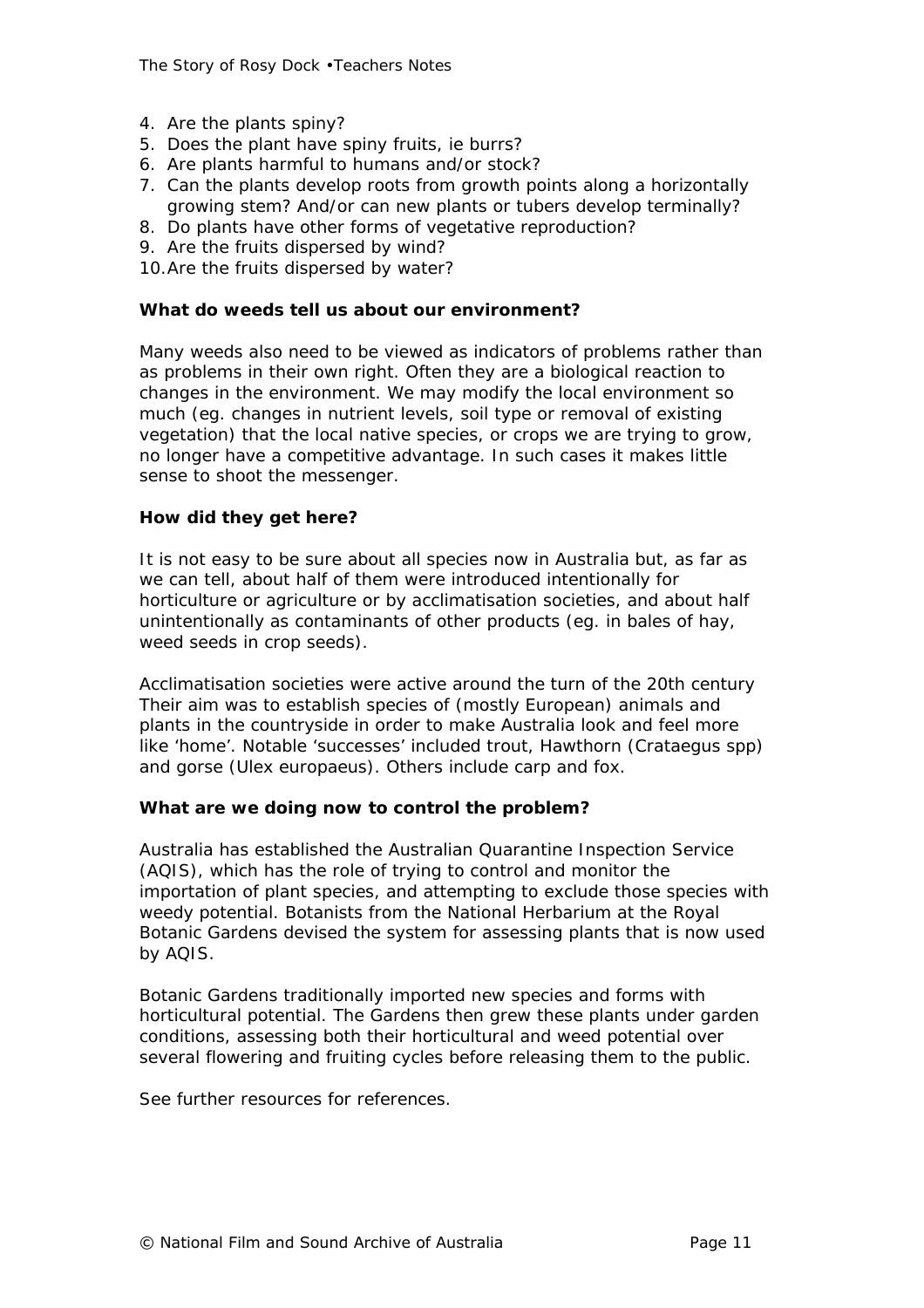#### **Some familiar weeds**

#### **Rosy dock** (*Rumex vesicarius*)

Rosy dock is native to low rainfall areas from the Mediterranean basin (northern Africa) to the western Asia region (Pakistan). It was most probably introduced as an ornamental plant. One of the earliest official records of its existence in Australia is from the Botanic Gardens of Adelaide, which has a specimen dated 1894. The plant is considered to be a major environmental weed. Rosy dock is well adapted to dry areas so has spread extensively. Native animals and domestic stock have not restricted its spread as they do not find its sour taste palatable.

Because of the low land values of the country it invades and the extensive nature of the disturbed habitat, relatively little active control is undertaken.

Rosy dock is a fleshy annual herb. Its name comes from the appearance of the fruit, which is pinkish-red and bladder-like. The Latin *vesicarius* means 'bladder-like'. The plant produces tubers and its fruits are dispersed by wind.

#### **Bitou bush** (*Chrysanthemoides monilifera*)

Bitou bush is a native of South Africa. It was first recorded growing on ship ballast near Stockton, north of Newcastle (New South Wales). Because it readily colonised sand dunes, government agencies and sand mining companies began propagating it to stabilise dunes that had been previously destablilised by human activity.

The problem is that bitou bush spreads very quickly on the dunes and even stable areas, out-competing many native species. Large scale control programs, including biological control, are in operation.

#### **Bindii** (*Soliva sessilis*)

Bindii arrived from South America around the turn of the 20<sup>th</sup> century. That prickly feeling you get as you walk barefoot across the lawn is most likely to be a burr of the lowly bindii. The weed is common in the lawns and parklands of most cities and towns in the south eastern winter rainfall zone. To combat the plant, large sums of money are spent on spraying and weeding.

#### **Prickly Pear** (*Opuntia spp.*)

Prickly pear includes a variety of different species that were introduced to Australia from South America. The first species of prickly pear was brought in with the First Fleet as food for the cochineal insect that supplied the red dye used for the British military uniforms. Other species of prickly pear have edible fruits.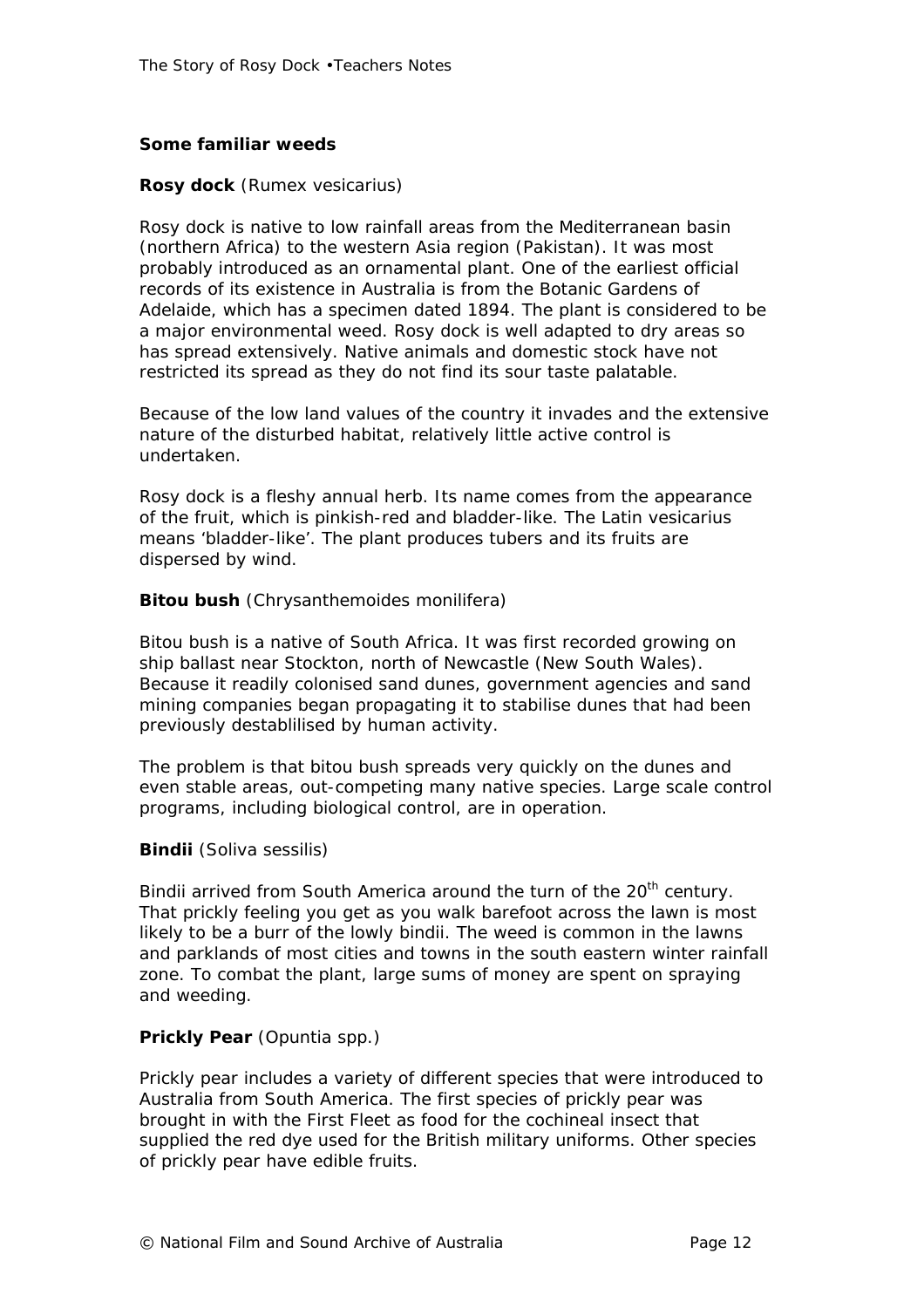The plants all spread quickly both vegetatively and from seeds in the fruits eaten by animals. Land values plummeted wherever prickly pear invaded. The war was won by perhaps the most effective biological control agent that has ever been used in Australia, the Cactoblastis caterpillar/moth. Most species of prickly pear have been controlled by the Cactoblastis.

# **Wandering Jew** (*Tradescantia albiflora*)

Wandering Jew grows best in moist densely–shaded places, especially where extra nutrients have been added to the system. It is a good example of a species indicating changes to habitat. A section broken from the parent plant easily produces roots at the nodes or growth points along the stem; this is an example of vegetative reproduction.

# **Asthma weed** (*Parietaria judaica*)

Asthma weed arrived from Europe in the 1900s and was first found growing on rock cliff-faces around Woolloomooloo Bay. In the last two decades it has moved right around Sydney and is now also recorded in Victoria and South Australia. It grows well in shaded habitats between buildings, on abandoned building sites, or in cracks in pavements. Its wind-borne pollen has been implicated in a number of serious respiratory diseases.

Eradication is fairly simple as the roots easily pull out of the soil but weeders should not attempt this when the plant is flowering and should wear gloves to avoid any allergic reaction.

#### **What can we all do to control weeds?**

- 1. Never dump garden rubbish in the bush. Remember, any plant that grows and spreads quickly in your garden will do the same in the bush.
- 2. Make sure that compost heaps are safely contained in a bin so that no material escapes.
- 3. Do not include weed fruit or seeds in mulch or compost.
- 4. Mulching is probably the best strategy for controlling weeds. Mulch needs to be between 5 and 10 cm deep to stop weed seedlings reaching the surface.
- 5. Remove any weeds from your garden or lawn before they flower or fruit.

For more information contact your local council or Landcare group.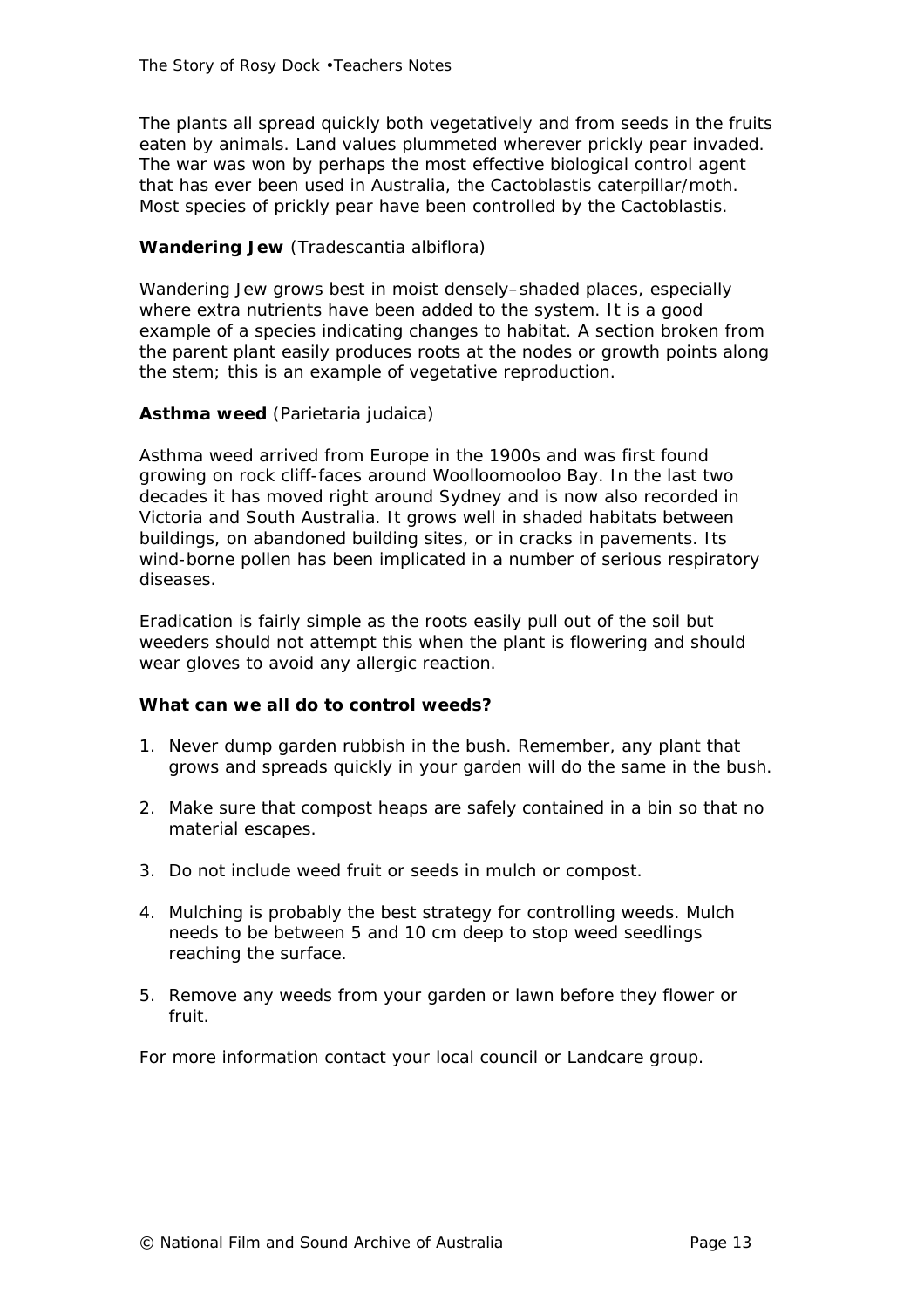#### **USING THE BOOK**

Notes written by Victoria Roberts and Vivienne Nicoll.

These notes treat the book as an entity in itself, but also include suggestions for teachers who wish to compare the book and film.

#### **About the book**

Many students will recognise the book as the work of Jeannie Baker, both from the meticulous and complex construction of double-page spread collages and from the emphasis on environmental issues.

#### **Sharing the book**

Since the detail of the artwork is crucial to a full understanding of the story, it is recommended that you use multiple copies of the book so that students can share the text in small groups.

#### **Before reading**

Show students the front cover alone.

Ask: *What do you notice?*

(Students familiar with the work of Jeannie Baker may comment on the window, the subject of her last book and the use of collage. This may lead into a brief discussion of Jeannie Baker's books, technique and concerns.)

Redirect students' attention to the cover if necessary.

Ask: *What do we see through the window?*

(Students may notice the natural environment, with no evidence of human habitation. This could be contrasted with the window itself and the ginger beer bottle.)

Now show the whole cover, back and front.

Ask: *What differences do you notice?*

(This time, students may notice the horses in the riverbed and the change in colour of vegetation from yellow to red.)

Have students make predictions about the story based on their perceptions of the images and the title.

Ask: *What do you think this book will be about?*

*Who or what do you think Rosy Dock might be?*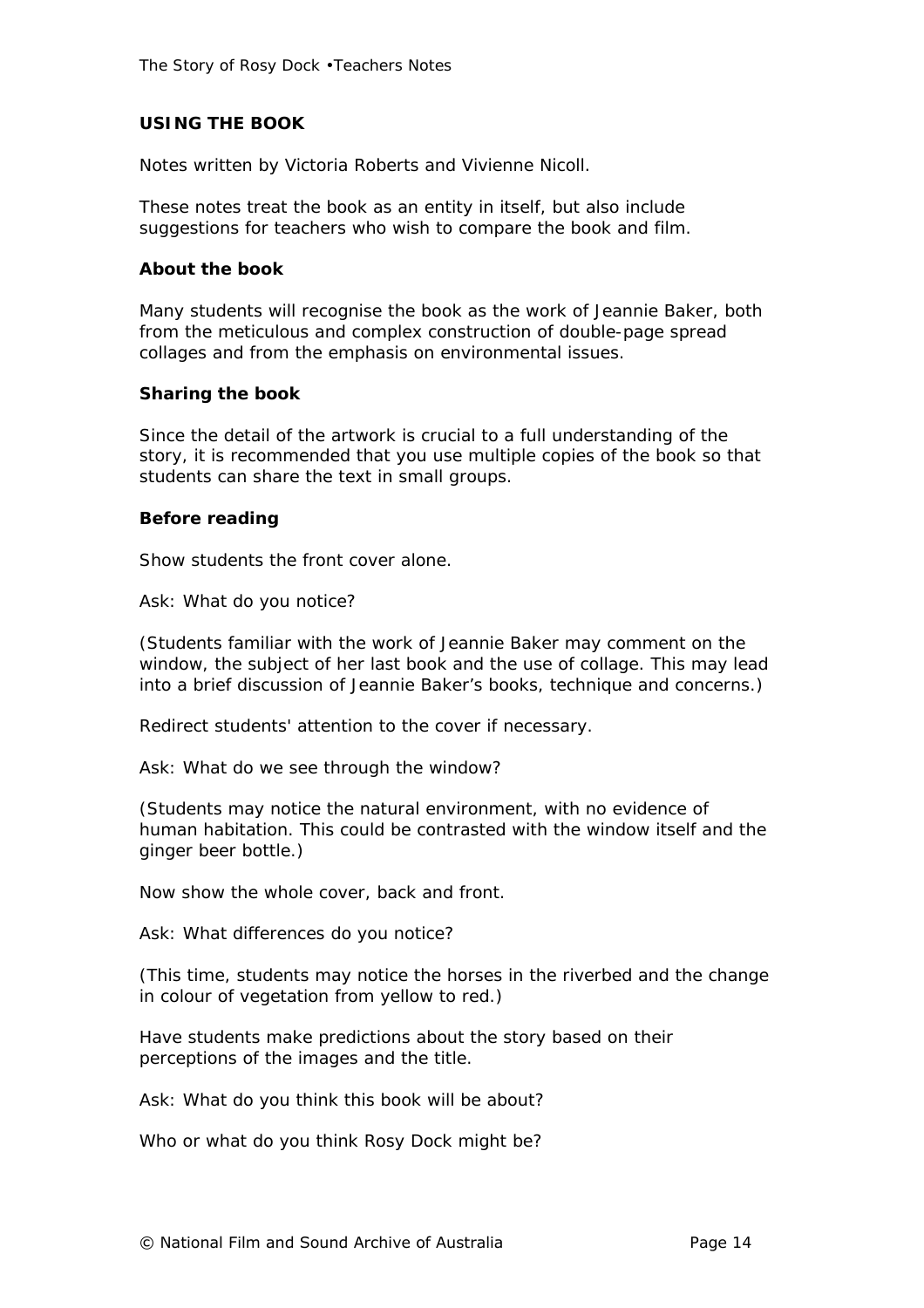(Students in parts of Australia affected by Rosy Dock will, of course, bring prior knowledge quite different from urban readers.)

# **A first reading**

Read the book uninterrupted, but allow students time to dwell on each double spread. Stop on the last double-page spread. Allow time for students to take in the words in the last sentence and relate them to the illustration and back to the title.

#### Ask: *Now what do you think Rosy Dock is?*

Share and/or record students' responses but don't try to explain at this point. Ascertain from these responses students' levels of understanding about the spread of Rosy Dock and how this has changed the environment. This will affect how you share the epilogue (last page) and whether or not you choose to then re-read the text.

#### **Subsequent readings**

#### **Exploring the detail of the illustrations**

The activities below could be used as task cards, each for a small group with one copy of the book. Whole class sharing (or a jigsaw technique) could be used afterwards for students to share their different findings and to pool their understandings.

#### *Play: Where's Rosy Dock?*

Examine each double page spread and spot the Rosy Dock either as seed or plant. Each time you spot the plant or its seeds, explain how it may have got there.

#### *Play: How have Europeans changed the environment?*

Examine each double-page spread and list evidence of changes brought about by Europeans. Begin from the first page, where it is clear that Aboriginal people are the only human inhabitants.

Explore the illustrations closely and try to ascertain what materials Jeannie Baker used to make her collage. Make a list of the things you see and the materials used to represent them. Can you make any generalisations from your observations?

Examine the endpapers. What differences are there between those at the front and those at the back? Discuss what message Jeannie Baker is conveying about colonisation and its lasting effects. What does this say about human responsibility? How would you suggest people can remedy the situation?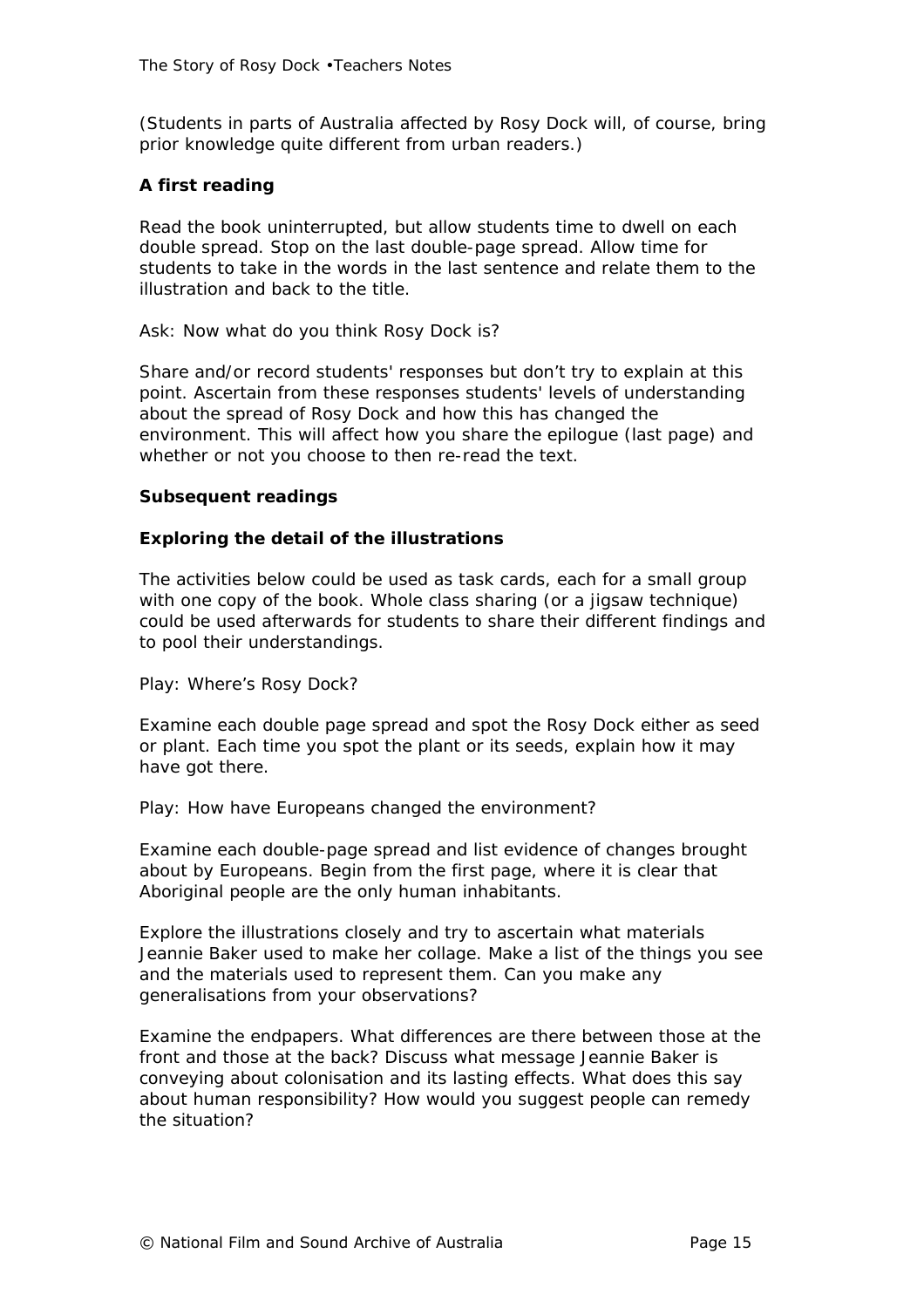Explore the illustrations and list all the objects that seem to draw your eye in some way or other. For each object you choose, try to write why Jeannie Baker chose to make it a focus on the page.

#### **Exploring differences between the book and the film**

Use the book and animated film versions of *The Story of Rosy Dock* to make comparisons. In particular, look at the role of the woman. Take students back to the book and track all the references to her. Does the woman play an equal role in both book and film? Why/why not? (Note that in the book the word 'she' appears only once. The woman appears in only six of the fifteen spreads, though her presence continues throughout through the image of the trunk, and through the spread of the Rosy Dock seeds and plants. In the film, the addition of the woman's speech and her portrayal in close-up lead us to engage with her more. In the book, readers focus more on the landscape and the woman's relationship with it.)

#### **Exploring the book's words**

It could be easy to overlook the book's words, in that the majestic and detailed illustrations may act as distractors. Depending on students' experience in analysis, you could examine:

- how the story can be told with so few words (less than 300)
- the mixture of description of the setting (in continuous present tense, as in the report genre, implying timelessness) and a recount of events concerning the woman and the flood (told in the past tense and with many 'markers' of time, eg. 'some years later', 'until eventually') (Students could discuss how this differs from a typical narrative with its setting, complication and resolution.)
- the use of figurative/poetic language (personification/metaphor, eg 'the worn down bones of prehistoric mountains'; simile, eg 'like a great red blanket'; assonance and alliteration)
- the complementary roles of words and illustrations (Encourage students to analyse what the illustrations show that is not said in words to further develop their understanding of what makes a text.)

#### **Exploring the issue of introduced species and their effects**

An activity that takes students beyond the text is to begin an exploration of the broader issue of introduced species and their effects, by first identifying those introduced animals represented or mentioned in the book. This issue is worthy of class exploration, particularly as it applies to students' local environment. A classroom activity for such exploration can be found in the notes for the film version of *The Story of Rosy Dock* (see p. 3).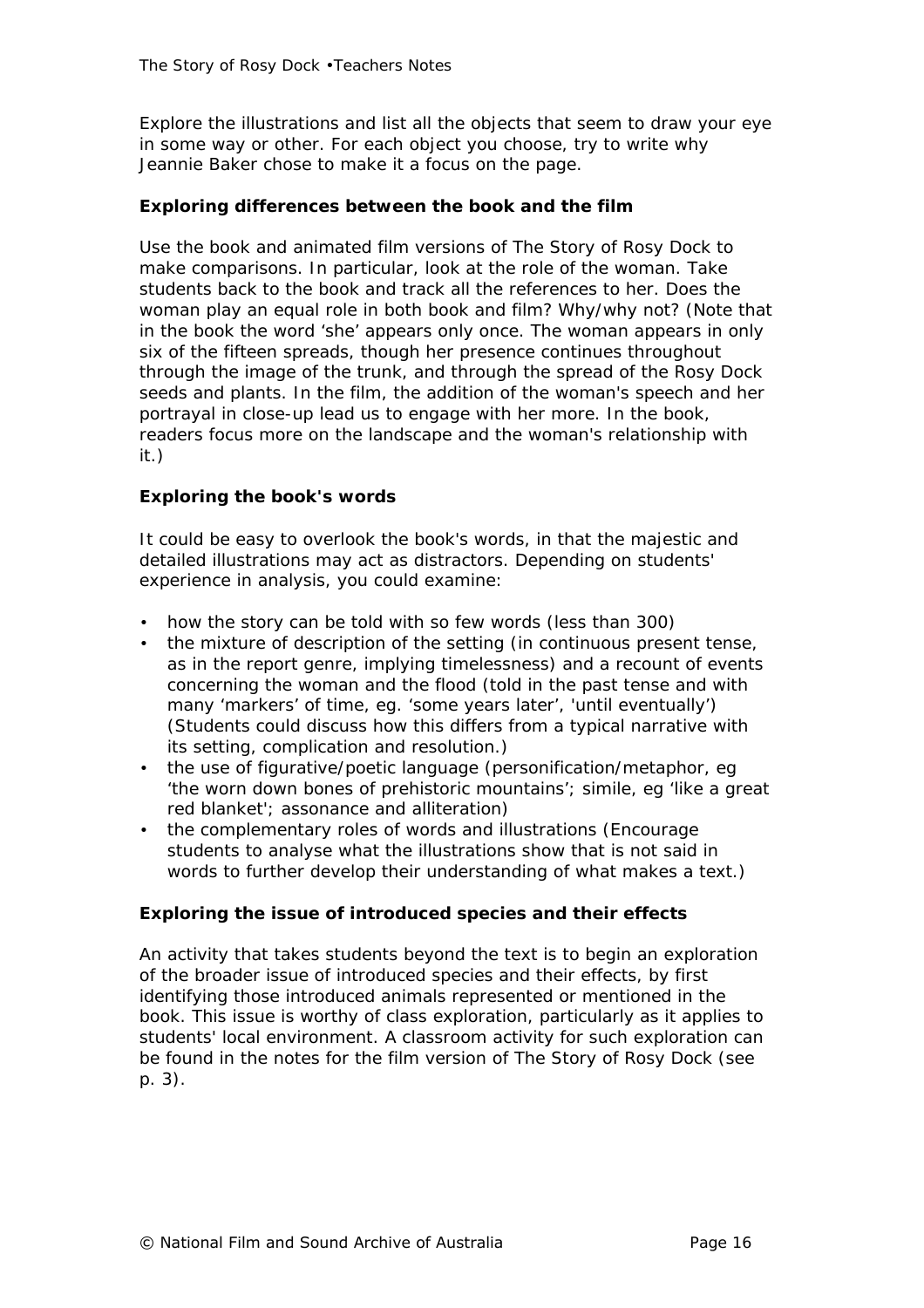# **LINKS TO VISUAL ARTS**

Notes and art activities by Naomi Horridge.

#### **Jeannie Baker's collage**

Jeannie Baker believes that students need to do their own problem solving, not copy the way her collage work looks.

She answers the question, 'How did you do that?' by turning it back:

'How do you think I did it?'

'They'll come up with good ideas,' she says.

Jeannie speaks about collecting her materials:

*I remember where I've seen things that might work for different elements, for a particular texture or structure that I want to capture, it is all problem solving. Sometimes I use things I've collected from the environment I'm working with, sometimes from a totally different environment, desert pieces might come from rainforest or the sea. I use whatever texture works. I'm trying to capture the feeling of it, the sense of it.*

#### **Classroom activities**

*You need*

- magnifying glasses or microscopes
- paper, magazines, scissors, paper glue, coloured pencils, paint, hot glue gun, stapler, superglue, PVA glue, soft wire
- backing board/base for collage, strong enough for the weight of materials to be added, ie cardboard, plywood, wood
- clay or dough for bases of 3D constructions
- a supply of recyclable, textured scraps and an outdoor space to collect materials

Each student should also collect a range of materials which are special to them and which they can see the possibility of incorporating into their collage pictures. Suggested materials include:

feathers, bark (fine strips, eg paper bark), seaweed, lichen, herbs and spices, tiny shells, rusty tin, sand, earth, dried grasses, flowers, leaves, interesting papers, interesting threads, dried fruit peels, thin slices of eroded wall, fabrics which have interesting textures in their weaves, coloured tin foils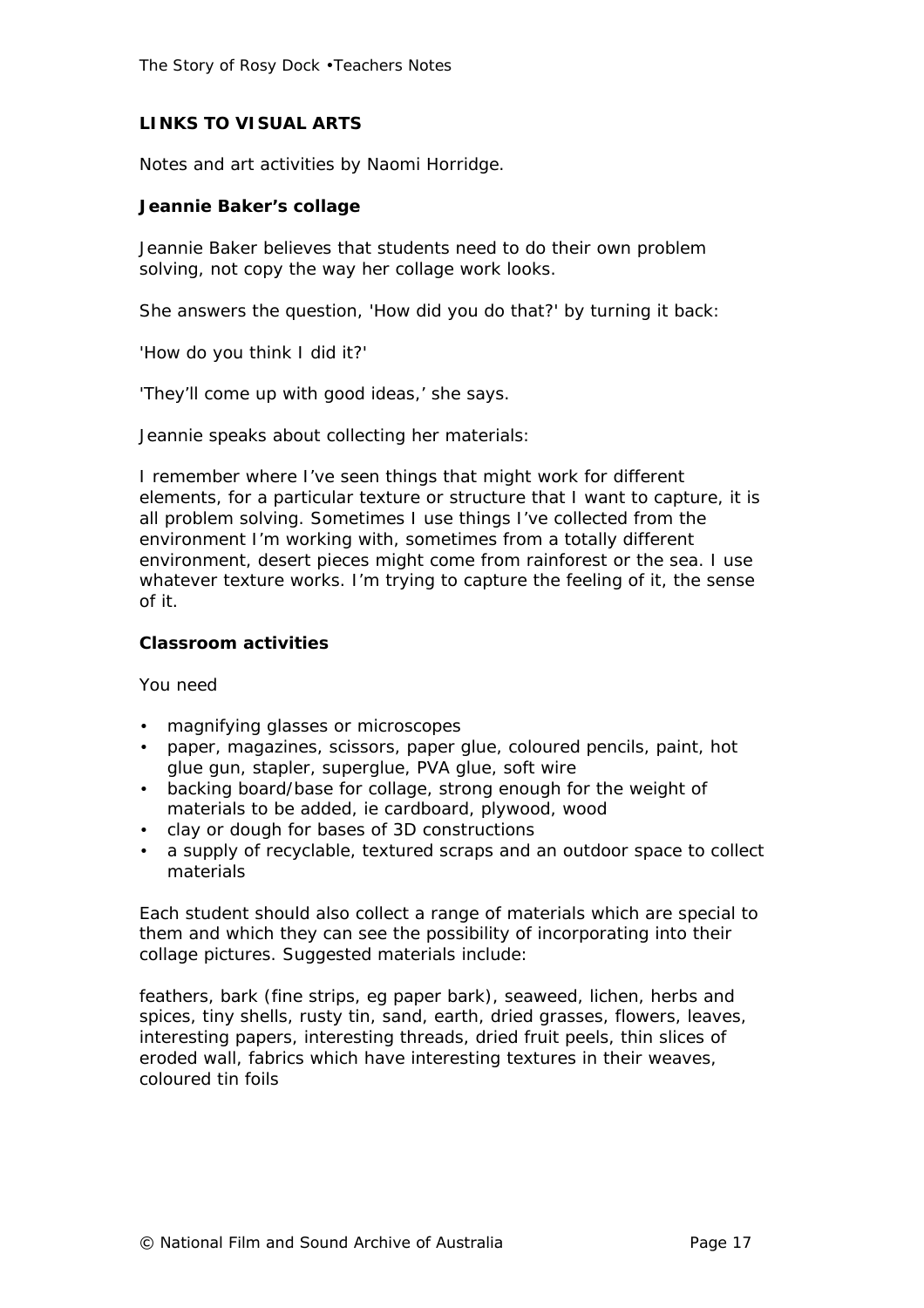# **A. Texture, scale and constructing. What can I make?**

Collect material from outdoors that is not a proper whole thing, ie. a small scrap, some 'stuff', a texture that you really like.

What texture does it have? What other things have a texture like it?

Look at it under a magnifying glass or microscope.

Draw around the magnifying glass and draw the structure in the circle.

What if it were huge? What would it look like? What would it be like to climb? Draw a little person next to it or cut out people of different sizes from magazines and experiment with them next to the piece of stuff. Place the material onto a landscape background. How big does it look?

What could you make out of this texture? What else could you turn it into?

What could you add to it?

Select a different kind of texture. Put different textures together, play with contrasts and similarities.

Is it an abstract pattern or a concrete representation?

Stick, staple, hot glue or wire pieces together to make a collage or construction.

#### **B. Look at some other kinds of collage**

Attend an exhibition by an artist who uses collage or refer to prints or books of their work, eg Picasso's still lives of guitars and bottles, 1912–13.

What materials are used? How is the work different from Jeannie Baker's collage? Why do you think it is like this?

#### **C. How can I make…?**

Now undertake activity A in reverse – imagine something that you would like to make a picture or sculpture of (eg your shoe, breakfast, little brother, computer, an angel's wing etc)

Close your eyes and visualise it clearly, move your inner eye over all the detail of how you want it to look.

Now draw it.

Collect and select pieces and textures that you can use to make it. Look for textures that match your vision. Glue them down flat or make a sculpture.